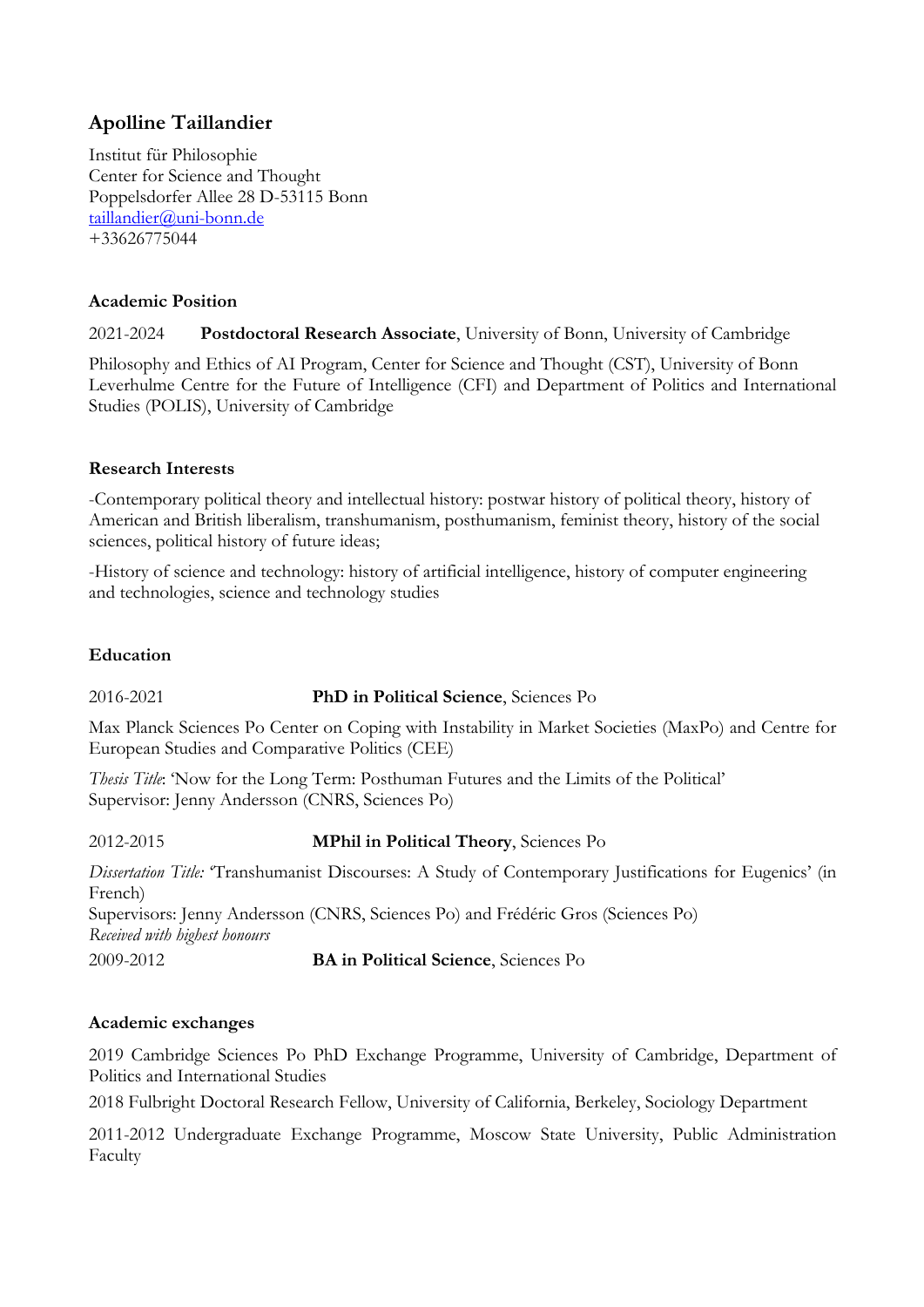# **Publications**

### **a) Articles in peer-reviewed journals**

1. 'Lectures et langages du transhumanisme,' *Raisons Politiques*, 74, no. 2, *Special Issue on 'Political theories of transhumanism*,' (June 2019) 73-81. DOI: 10.3917/rai.074.0073

2. With Théo Bourgeron (interview) 'Entretien avec Marion Fourcade. "La classification, c'est de la morale!",' *Revue française de socio-économie*, 22, no.1 (June 2019), 205-215.

### **b) Chapters in edited volumes**

3. 'From Boundless Expansion to Existential Threat: Transhumanists and Posthuman Imaginaries,' in Jenny Andersson and Sandra Kemp (eds.), *Futures* (Oxford University Press, 2021), 333-348.

4. 'Le Rapport NBIC,' in Franck Damour, Stanislas Deprez and Alberto Romele (eds.), *Le transhumanisme: une anthologie* (Paris: Hermann, 2020), 171-185.

### **c) Book reviews**

5. Susan Schneider, *Artificial You: AI and the Future of your Mind*, (Princeton, NJ: Princeton University Press, 2019) *Philosophique*, (January 2020) 107-108.

6. Mathieu Hauchecorne, *La gauche américaine en France. La réception de John Rawls et des théories de la justice*, (Paris: CNRS Éditions, 2019) *Revue française de science politique*, 69 no. 5-6, (October 2019) 958- 959.

### **d) Articles in preparation**

- 'Cosmic Narratives and Liberal Futures in Transhumanism,' *History and Theory* (accepted, under review)

-With Neil Stephens and Samantha Vanderslott, 'Philanthrocapitalism, Technoscience and the Global Future of Suffering: Three case studies of Effective Altruism' (intended for *Social Studies of Science*)

### **Reviewer**

*Raisons Politiques, Centaurus*

### **Presentations in conferences and workshops (selected)**

01.12.2020. 'Transhumanism and imaginaries of artificial intelligence,' (in French) Transhumanism, Capitalism and Politics Seminar, GREThA, CNRS-Université de Bordeaux

27.11.2020. 'Posthumanism's Liberal Languages: Transhumanism between Transgression and Enhancement,' (in French) Colloquium 'Du postmodernisme au posthumanisme. Littérature et cinéma,' Université de Paris

18.09.2020. 'Posthuman Futures, Cyborg Languages, and the Remaking of Postwar Liberalism,' 'Limits and Boundaries in the History of Political Thought,' 11<sup>th</sup> Annual London Graduate Conference in the History of Political Thought

22.08.2019. 'Containing Superintelligence: Transhumanists and the Global Future of Democracy,' Research network 'Science and Technology,' 14<sup>th</sup> Conference of the European Sociological Association, University of Manchester

27.06.2019. 'Containing Superintelligence: Transhumanists and the Global Future of Democracy'. 31<sup>st</sup> Annual Meeting of the Society for the Advancement of Socio-Economics, Session 'Global Futures,' The New School, New York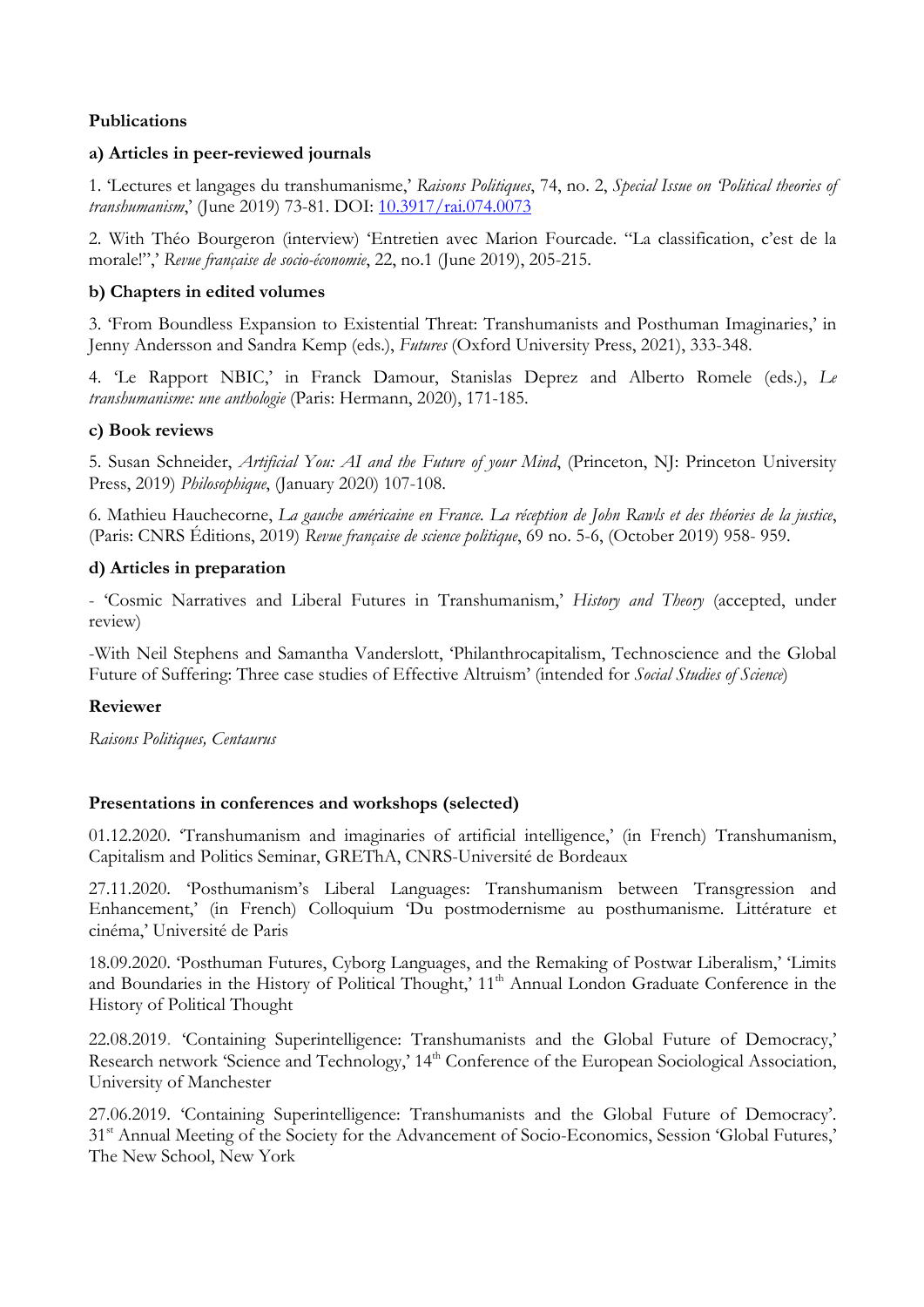26.06.2019. 'Containing Superintelligence: Transhumanists and the Global Future of Democracy' Economic Sociology Summer Workshop, Columbia University Sociology Department, New York

21.06.2019. 'The Social Life of the Posthuman: Transhumanist Communities and Online Futuremaking,' Conference 'The Web That Was: Archives, Traces, Reflections,' Session 'Past Futures,' The Research Infrastructure for the Study of Archived Web Materials, University of Amsterdam

29.04.2019. 'The Future of Artificial Intelligence: Scientists, Markets, and the Space of Posthuman Imaginaries,' Doctoral colloquium of the Max Planck Institute for the Study of Societies, Cologne

16.05.2019. 'Futures That Matter: Transhumanist Ethics and the Limits of Justice,' (in French) Political Theory doctoral seminar, Sciences Po, Paris

15.01.2019. 'Yes, We are Worried about AI:' the Technological Singularity and the Future of Humanity,' (in French) 'Digital Transitions,' Medialab seminar, Sciences Po, Paris

09.01.2019. 'The Future of Artificial Intelligence. Crisis and Responsibility in Transhumanist Imaginaries,' (in French) 'Technological Imaginaries,' Seminar of the Ethics and Transhumanism Chair, Université Catholique de Lille

12.12.2018. 'Varieties of Material Romanticism,' Workshop about Mark Coeckelbergh, Ethics and Transhumanism Chair, Université Catholique de Lille

04.05.2018. 'From Boundless Expansion to Existential Threat: Transhumanists and Posthuman Imaginaries,' Postcolonial STS Symposium, Center for Science, Technology, Medicine & Society, University of California, Berkeley

27.04.2018. 'Cyborgs, Selfish Genes, Moral machines: Posthuman Beings and Transhumanist Desires,' Posthuman Ethics Global Symposium, New York University

22.11.2017. 'Cyborg Citizenship, antispeciesism and identity in transhumanist movements,' (in French) Colloquium 'La citoyenneté en débat(s),' Université Sorbonne-Paris Cité, Université Paris-Diderot, Sciences Po

### **Invited paper discussions**

20.04.2021. Discussant for Cécile Laborde, (University of Oxford, Nuffield College) 'Laicity, Separation and Progressivism: India and Comparative Political Theory,' (in French) General seminar of the Centre for European Studies, Sciences Po

15.07.2020. Discussant for Jason Edward Lewis, (Concordia University) 'Introduction to Seminar Theme: Cognitive Injustice,' Mellon Sawyer Seminar on 'Histories of AI, A Genealogy of Power,' History and Philosophy of Science Department, University of Cambridge

04.12.2018. Discussant for Joachim Englisch, (Munester University) 'Taxing Robots?,' General seminar of the Centre for European Studies, Sciences Po

### **Communication to non-expert audiences**

16.03.2019. 'La prospective,' Roundtable, Grenoble Geopolitics Festival

08.11.2018. 'Le transhumanisme en trois questions,' Debate on the occasion of premiere 'Les Eternels' by Gilles Verièpe and Ingrid Thobois, Théâtre de Rungis